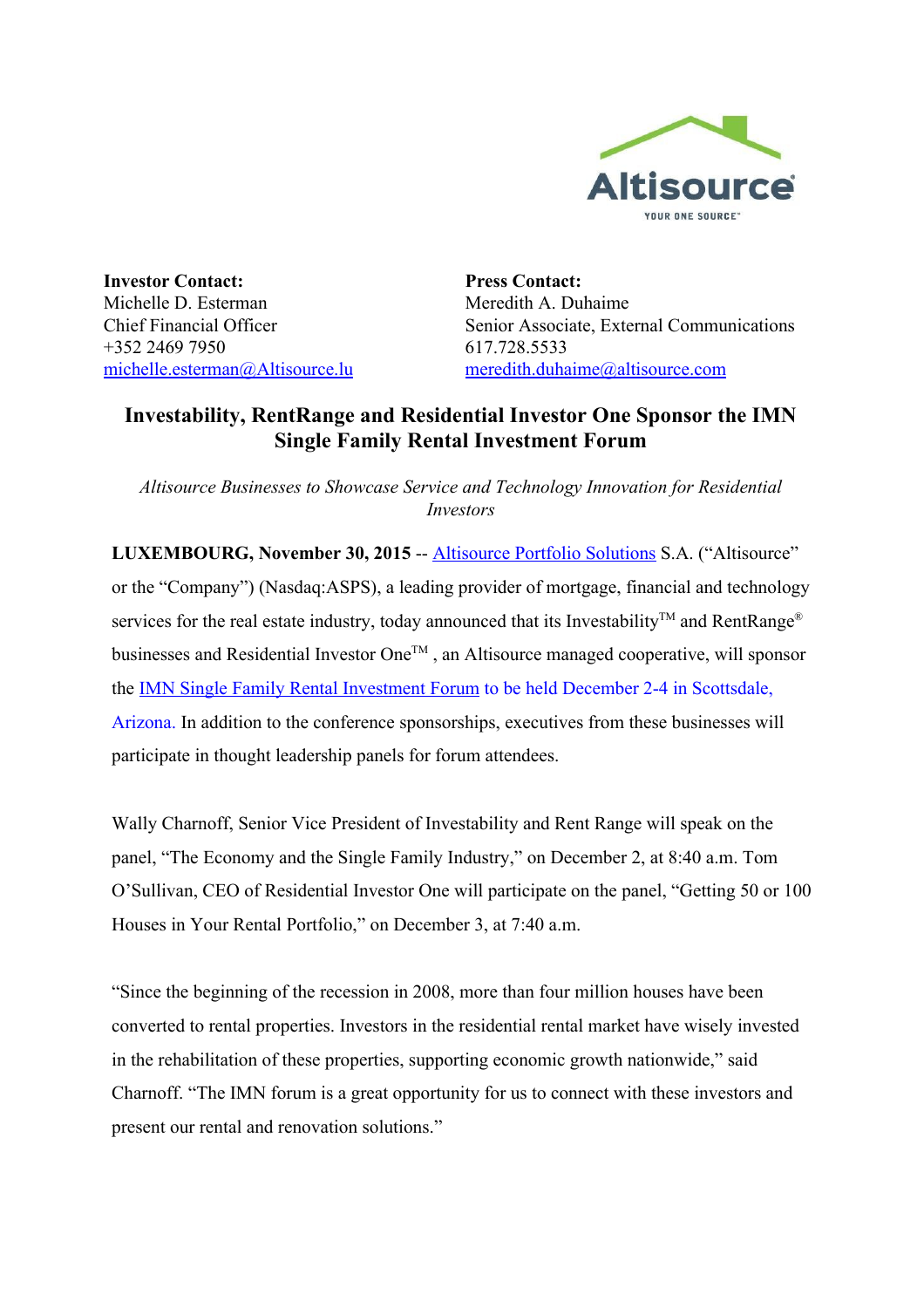Throughout the forum, executives from the Investability, RentRange and Residential Investor One businesses will be on hand to discuss how they are supporting the single family rental market by delivering comprehensive data-driven solutions, education and access to discounted products and services. Please visit RentRange at booth 34, Investability at booth 35 and Residential Investor One at booth 52 within the Arizona Ballroom exhibit hall.

## **About Investability™**

Investability is an online search and acquisition platform transforming the way in which investors from around the globe acquire real estate in the U.S. Investability utilizes the industry's best data to accurately provide cash flow, capitalization rate, net yield, and market value analysis on each property for sale in the United States. Its platform then allows investors from around the globe to input their financial performance criteria and search, and sort by those financial metrics. Once they have identified the properties that fit their criteria, they are able to purchase the property, order home inspections, obtain financing, set up insurance and hire a property management firm, all within its ecosystem.

## **About RentRange**®

RentRange is the provider of Rental Market Intelligence™ to the financial services and real estate industries, delivering a wide assortment of address and geography level rental data, analytics, and rent based valuation solutions for single and multi-family properties. Its solutions include a combination of on-demand automated rent valuation reports and subscription based macro data available at the MSA, county, city and zip code levels. The company fills a longstanding void in the information services community by providing a standardized, reliable source for national residential rental data that is essential for confident and effective decision making.

### **About Residential Investor One™**

Residential Investor One™ [\(ResidentialInvestorOne.com](http://www.residentialinvestorone.com/?utm_campaign=IMNConfrence&utm_source=PR&utm_medium=PR&utm_content=boilerplate)) is a national cooperative of residential real estate investors dedicated to enhancing the efficiency and profitability of our members. Our vendors provide products and services to assist the residential investor in finding, acquiring, financing, rehabbing, renting and selling investment properties. Managed by a subsidiary of [Altisource](http://www.altisource.com/?utm_campaign=IMNConfrence&utm_source=PR&utm_medium=PR&utm_content=boilerplate) Portfolio Solutions, S.A. (NASDAQ: ASPS), Residential Investor One is based in St. Louis, Missouri.

## **About Altisource®**

Altisource Portfolio Solutions S.A. is a premier marketplace and transaction solutions provider for the real estate, mortgage and consumer-debt industries. Altisource's proprietary business processes, vendor and electronic payment management software and behavioral science-based analytics improve outcomes for marketplace participants. Additional information is available at [altisource.com.](http://www.altisource.com/?utm_campaign=IMNConfrence&utm_source=PR&utm_medium=PR&utm_content=boilerplate)